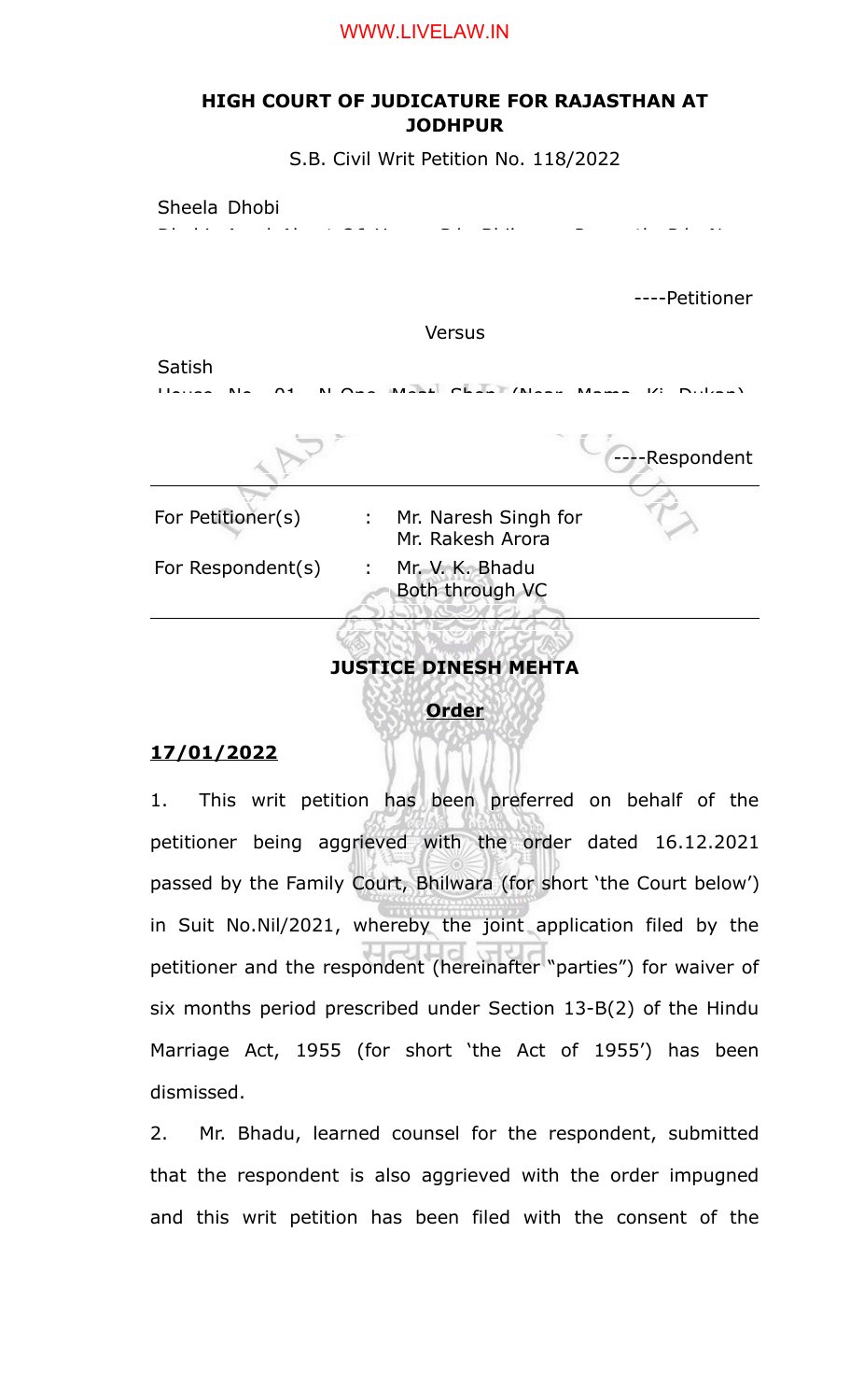respondent. Learned counsel submitted that he has no objection if the relief prayed for in this writ petition is granted.

3. Brief facts of the case are that the marriage of the parties was solemnized as per Hindu customs on 25.11.2003 in Mandalgarh, Bhilwara. It appears that soon after the marriage, the relations of the parties became strained and both of them have been residing separately from last four years.

4. Despite the best efforts of the parties to restore conjugal relations and in spite of regular counselling by their near relatives, the matrimonial dispute between them could not be settled and therefore the parties jointly filed an application under Section 13-B of the Act of 1955 seeking divorce by mutual consent before the court below on 03.12.2021.

5. The court below registered the said application and fixed the next date as 20.01.2022 for counselling of the parties.

6. In the meantime, the parties preferred a joint application praying for waiver of six months' statutory period specified under Section 13-B(2) of the Act of 1955. Arguments on the said application were heard and the court below dismissed the said application vide its order dated 16.12.2021.

7. Being aggrieved with order dated 16.12.2021, the present writ petition has been preferred before this Court.

8. Learned counsel for the parties have submitted that both, the petitioner and the respondent are educated persons and both of them have decided to end their marriage by mutual consent after due deliberations. It is also submitted that the decision by the parties to end their marriage has not been taken in a hurry and reconciliation between the parties is highly unlikely. It is further submitted that the conditions set out in the case of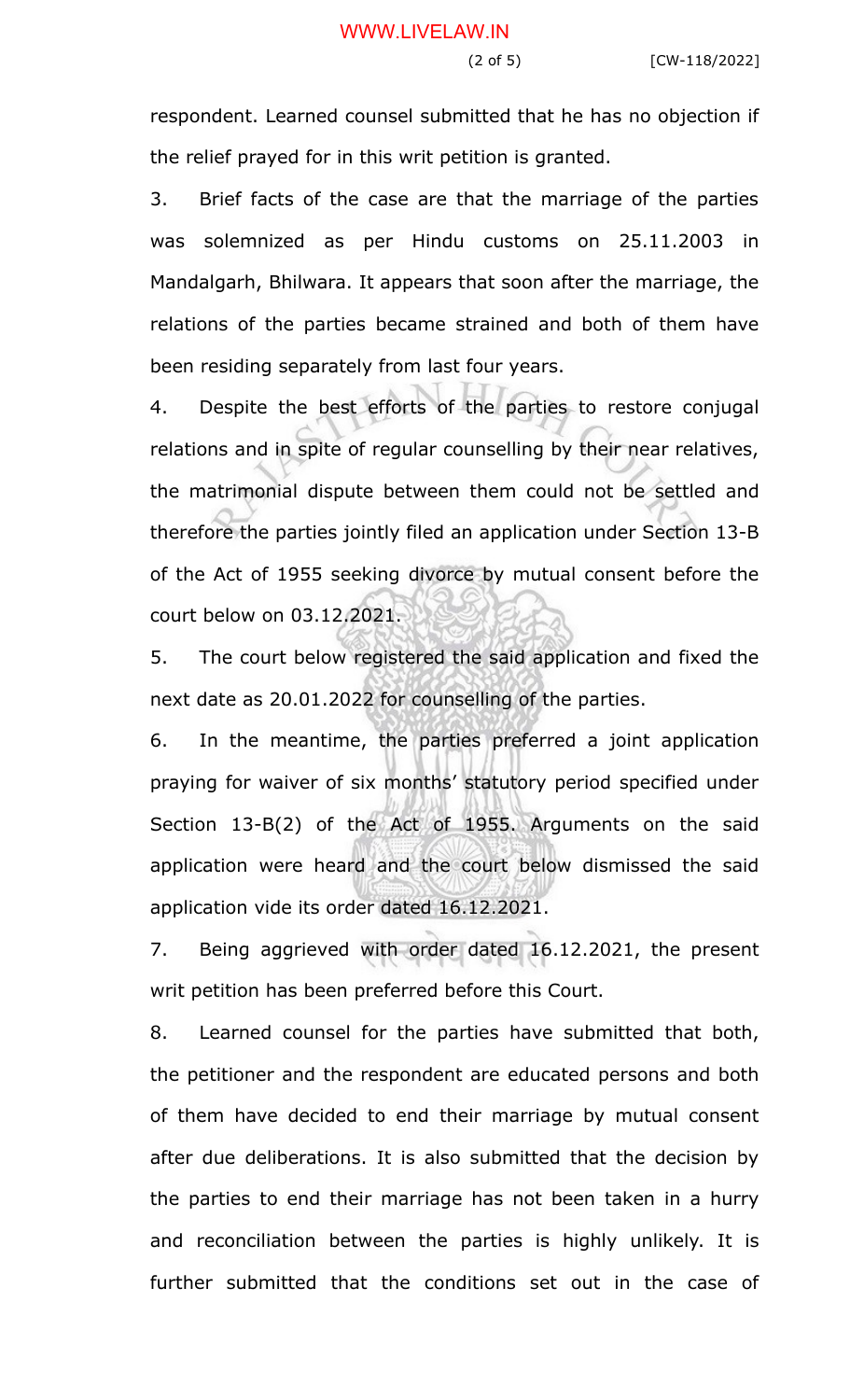*Amardeep Singh Vs. Harveen Kaur, reported in (2017) 8 SCC 746*, under which statutory period of six months, as specified under Section 13-B(2) of the Act of 1955, can be waived are fulfilled in the present case and the court below has erred in refusing waiver of the six months' statutory period.

9. Learned counsel for the parties have therefore jointly prayed that the order impugned be set aside and the court below be directed to condone or waive the statutory period specified under Section 13-B(2) of the Act of 1955.

10. Heard learned counsel for the parties and perused the impugned order.

11. The Hon'ble Supreme Court in *Amardeep Singh's case*

*(supra)* has held as under :-

"19. Applying the above to the present situation, we are of the view that where the Court dealing with a matter is satisfied that a case is made out to waive the statutory period under Section 13- B(2), it can do so after considering the following :

i) the statutory period of six months specified in Section 13-B(2), in addition to the statutory period of one year under Section 13-B(1) of separation of parties is already over before the first motion itself;

ii) all efforts for mediation/conciliation including efforts in terms of Order 32-A Rule 3 CPC/Section 23(2) of the Act/Section 9 of the Family Courts Act to reunite the parties have failed and there is no likelihood of success in that direction by any further efforts;

iii) the parties have genuinely settled their differences including alimony, custody of child or any other pending issues between the parties;

iv) the waiting period will only prolong their agony.

The waiver application can be filed one week after the first motion giving reasons for the prayer for waiver. If the above conditions are satisfied, the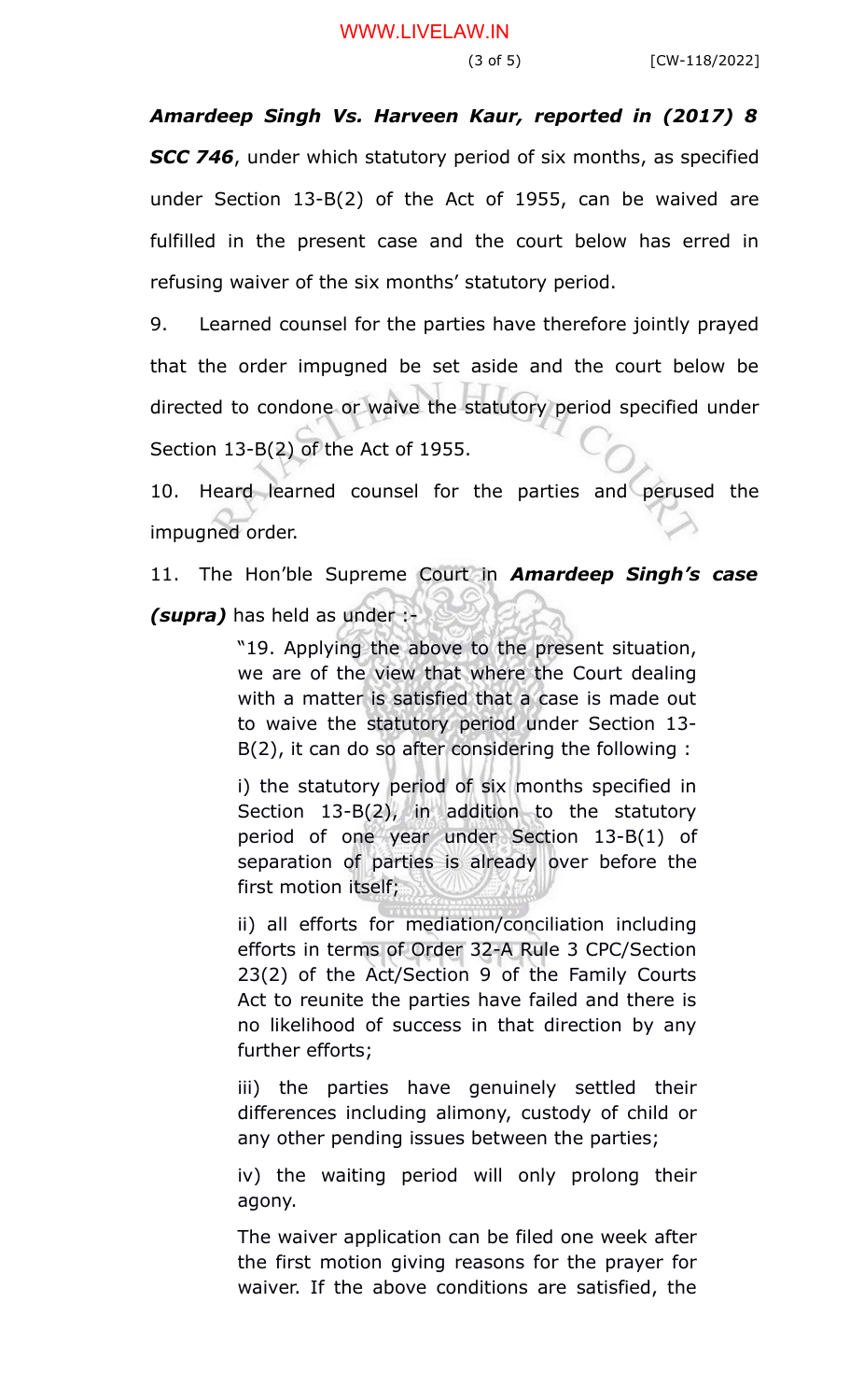#### WWW.LIVELAW.IN

waiver of the waiting period for the second motion will be in the discretion of the court concerned.

20. Since we are of the view that the period mentioned in Section 13-B(2) is not mandatory but directory, it will be open to the Court to exercise its discretion in the facts and circumstances of each case where there is no possibility of parties resuming cohabitation and there are chances of alternative rehabilitation."

12. After taking into consideration the facts of the present case, I am of the opinion that the conditions set out by the Hon'ble Supreme Court in *Amardeep Singh's case* (supra) are fulfilled in the present case.

13. In light of the facts and circumstances of the case, particularly the fact that the parties are sufficiently educated and are aware of their rights – the respondent (husband) is running a shop also; as they have mutually decided to end their matrimony finding no hope/chance of reconciliation, I am of the opinion that their application for waiver of the statutory period of six months specified under Section 13-B(2) of the Act of 1955 deserves acceptance.

14. Hence, this writ petition is allowed. The impugned order dated 16.12.2021 passed by the Court below is set aside and their application filed by the parties for waiver of the statutory period of six months specified under Section 13-B(2) of the Act of 1955 is, hereby allowed. The statutory period of six months specified under Section 13-B(2) of the Act of 1955 is hereby waived in exercise of extraordinary powers available to this Court by virtue of Article 226 of the Constitution of India.